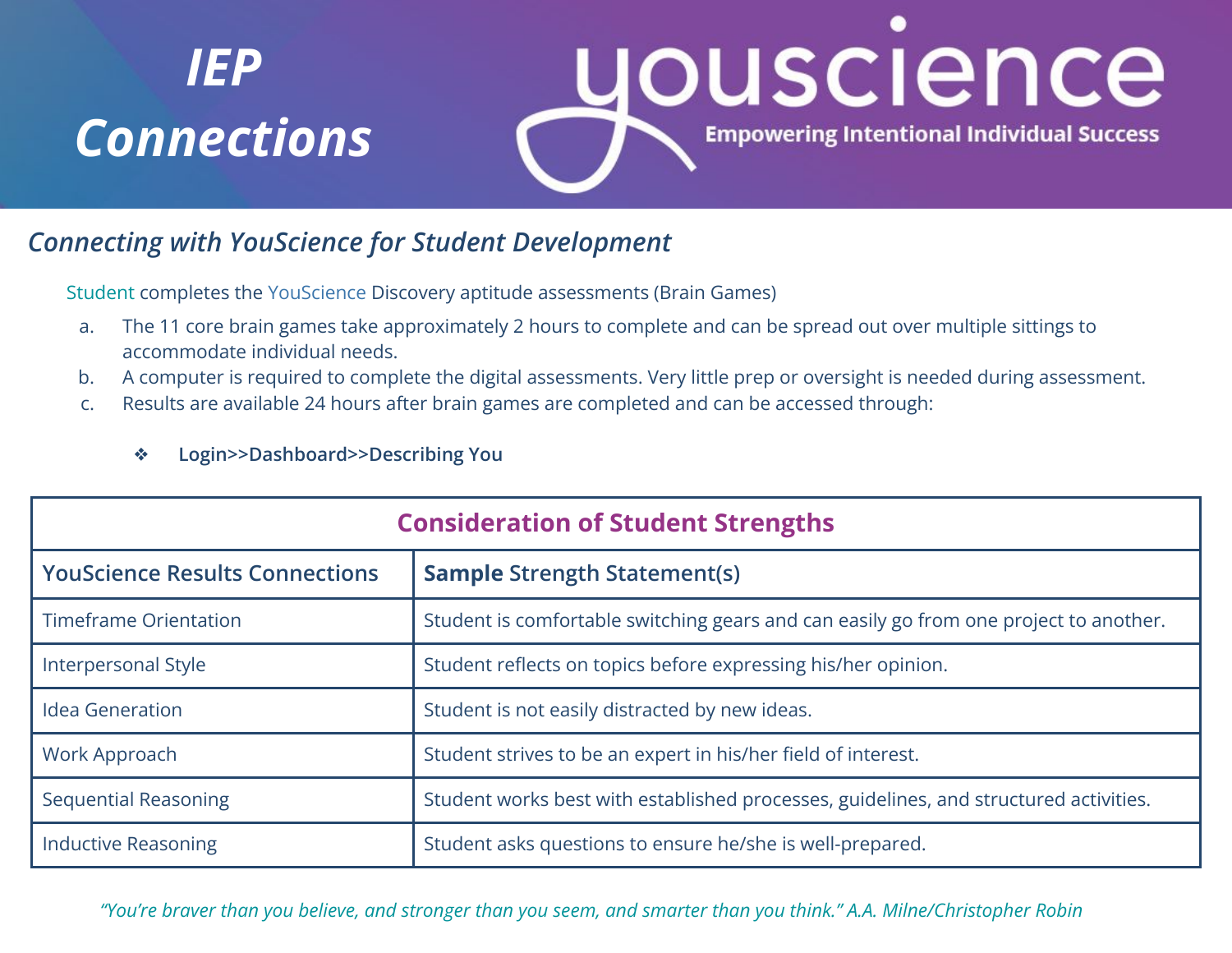# *IEP Connections*



### *Connecting with YouScience for Student-Focused Annual Planning*

Student and Case Manager or Counselor review results together focusing on specific areas of students results. These areas lead to **student-focused annual planning**. Results connections are found in two ways.

- ❖ **Login>>Dashboard>>Welcome Back>>Choose Core Aptitudes/Personal Approach/Types of Work>> Explore>>Things You May Find...Difficult for You**
- ❖ **Login>>Dashboard>>Best Fit Careers >>Sort by Fit Type>>Student Selected Career>> How This Career Fits You>>Icons**

| <b>Annual Goal Setting - Social/Emotional/Behavioral &amp; Work Habits/Study Skills</b> |                                                                                                      |  |
|-----------------------------------------------------------------------------------------|------------------------------------------------------------------------------------------------------|--|
| <b>YouScience Results Connections</b>                                                   | <b>Sample Goal Statement(s)</b>                                                                      |  |
| Interpersonal Style - Blended Energizer                                                 | Student will make an effort to successfully interact with groups of peers.                           |  |
| Work Approach — Specialist                                                              | Student will work to evaluate and decide on the appropriate method for communicating<br>information. |  |
| Visual Comparison Speed - Double Checker                                                | Student will review classwork and homework to check for errors before submitting.                    |  |
| Idea Generation - Concentrated Focuser                                                  | Student will elaborate on a topic or idea without advanced preparation.                              |  |
| Career Matches - Sheriff/Deputy Sheriff                                                 | Student will work on learning and using the terms needed in this career.                             |  |
| Career Matches - Police Detective                                                       | Student will work on identifying patterns in numbers and text.                                       |  |

*"If you want to be happy, set a goal that commands your thoughts, liberates your energy and inspires your hopes." Andrew Carnegie*